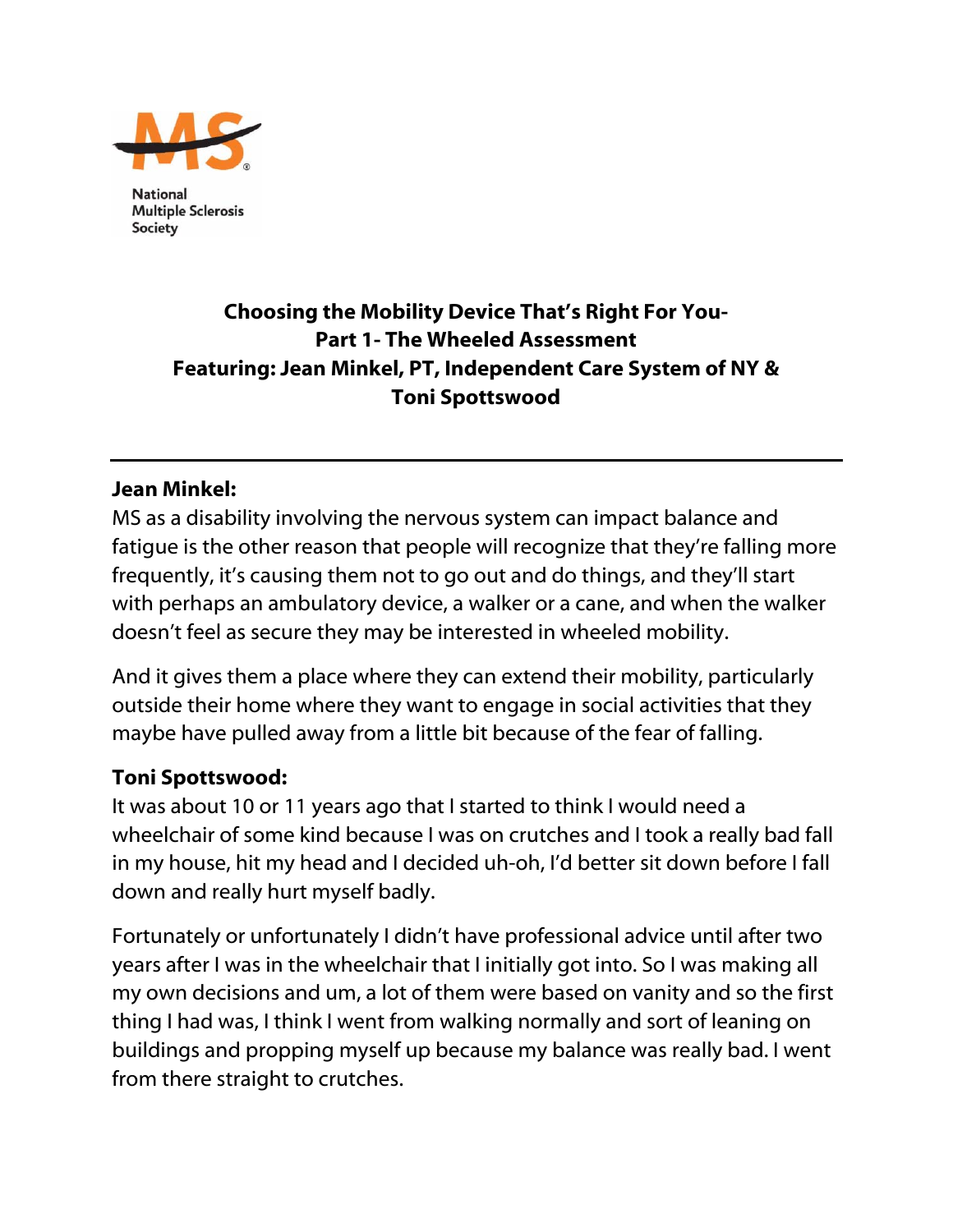### Jean Minkel:

Unfortunately a wheelchair is not a wheelchair is not a wheelchair, although if you stay up late enough and see TV commercials, you may think so. There's so many factors. One of which is just your body size. One size does not fit all. In addition, we as therapists, particularly occupational and physical therapists really look at what your functional needs are. In addition where's your, what are your environmental needs? So where are you going to be using the chair? What is it that your body needs in terms of support?

# Toni Spottswood:

I didn't know where to turn. Somebody suggested that I call the MS Society and I did, and that was when I started getting professional advice about wheelchairs and things. And um, the, the physical therapist at ICS took one look at my wheelchair immediately the first time she say me she said you need a better wheelchair than that. That's not supporting you properly

## Jean Minkel:

So as a physical therapist, I really look at three different areas. What's your sitting balance? Are you able to sit by yourself without any external supports? If your trunk doesn't have the trunk muscles, you may need extra support built into the chair.

The second area of concern is, is your skin integrity. That if your sensation isn't as uh, attuned, you don't shift around as much or at risk for pressure sores. We can give you really good cushioning as well as the ability to change your position while you're sitting, whether it's teaching you how to move or putting power seating in the chair itself.

And then thirdly actually using the chair. Getting mobility training. Which type of chair would work best for you? Using a joystick, sitting in a power chair, if you have the upper extremity control can you use a scooter?

Do you know how to negotiate a scooter safely so you don't tip over and if you're really interested and have the ability of your upper extremities, manual wheelchairs give an option that's easy for transportation, it's more accessible for places that maybe just have one more step, but the setup of a manual